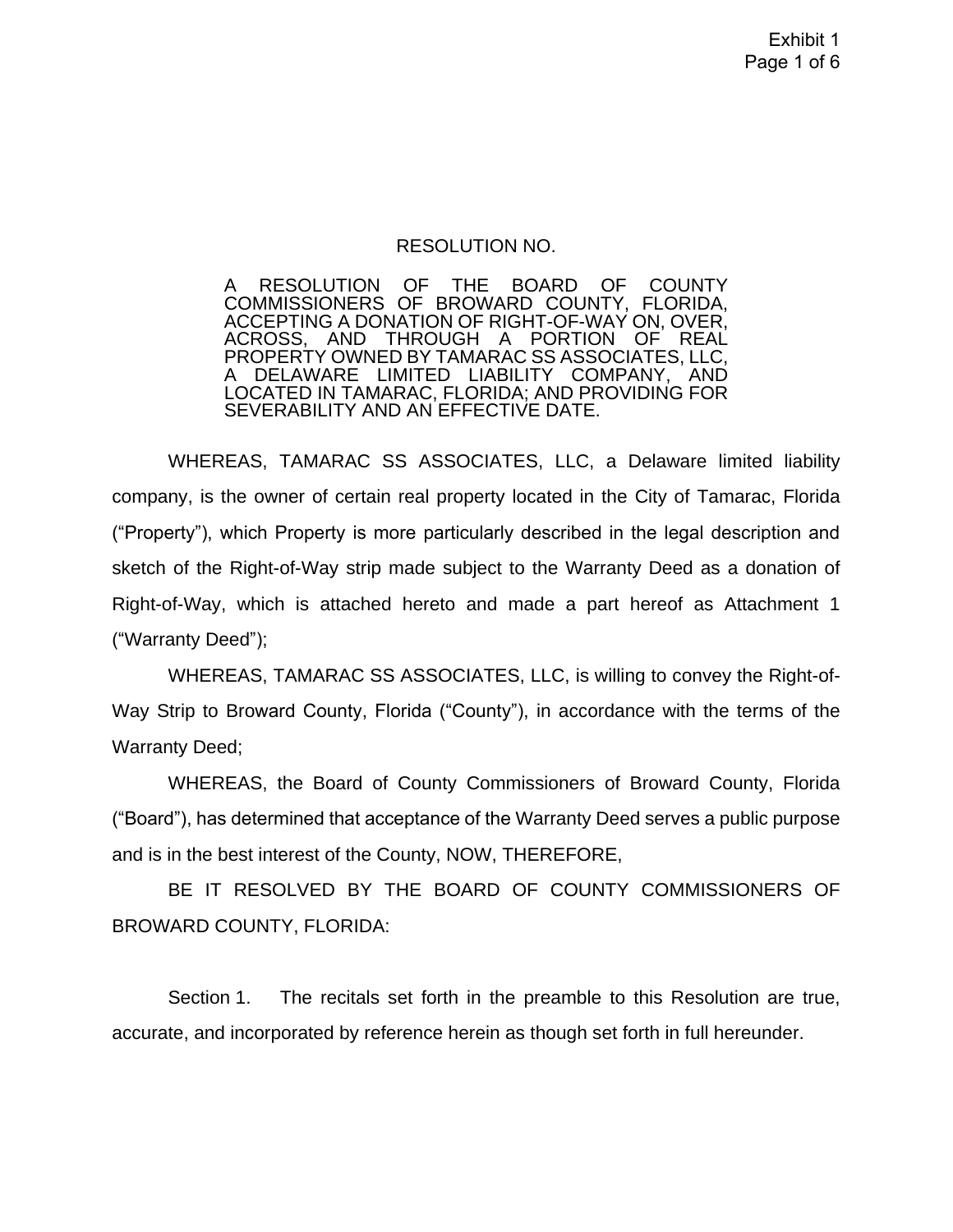Section 2. The Board hereby accepts the Warranty Deed conveying the Rightof-Way Strip attached as Attachment 1.

Section 3. The Warranty Deed shall be properly recorded in the Official Records of Broward County, Florida.

Section 4. Severability.

If any portion of this Resolution is determined by any court to be invalid, the invalid portion will be stricken, and such striking will not affect the validity of the remainder of this Resolution. If any court determines that this Resolution, in whole or in part, cannot be legally applied to any individual, group, entity, property, or circumstance, such determination will not affect the applicability of this Resolution to any other individual, group, entity, property, or circumstance.

Section 5. Effective Date.

This Resolution is effective upon adoption.

ADOPTED this day of , 2022. **PROPOSED**

Approved as to form and legal sufficiency: Andrew J. Meyers, County Attorney

By: */s/ Reno V. Pierre* 03/23/2022 Reno V. Pierre (date) Assistant County Attorney

By: */s/ Annika E. Ashton* 03/23/2022 Annika E. Ashton (date) Deputy County Attorney

RVP/jws 03/17/2022 Right of Way conveyance from Tamarac SS Associates LLC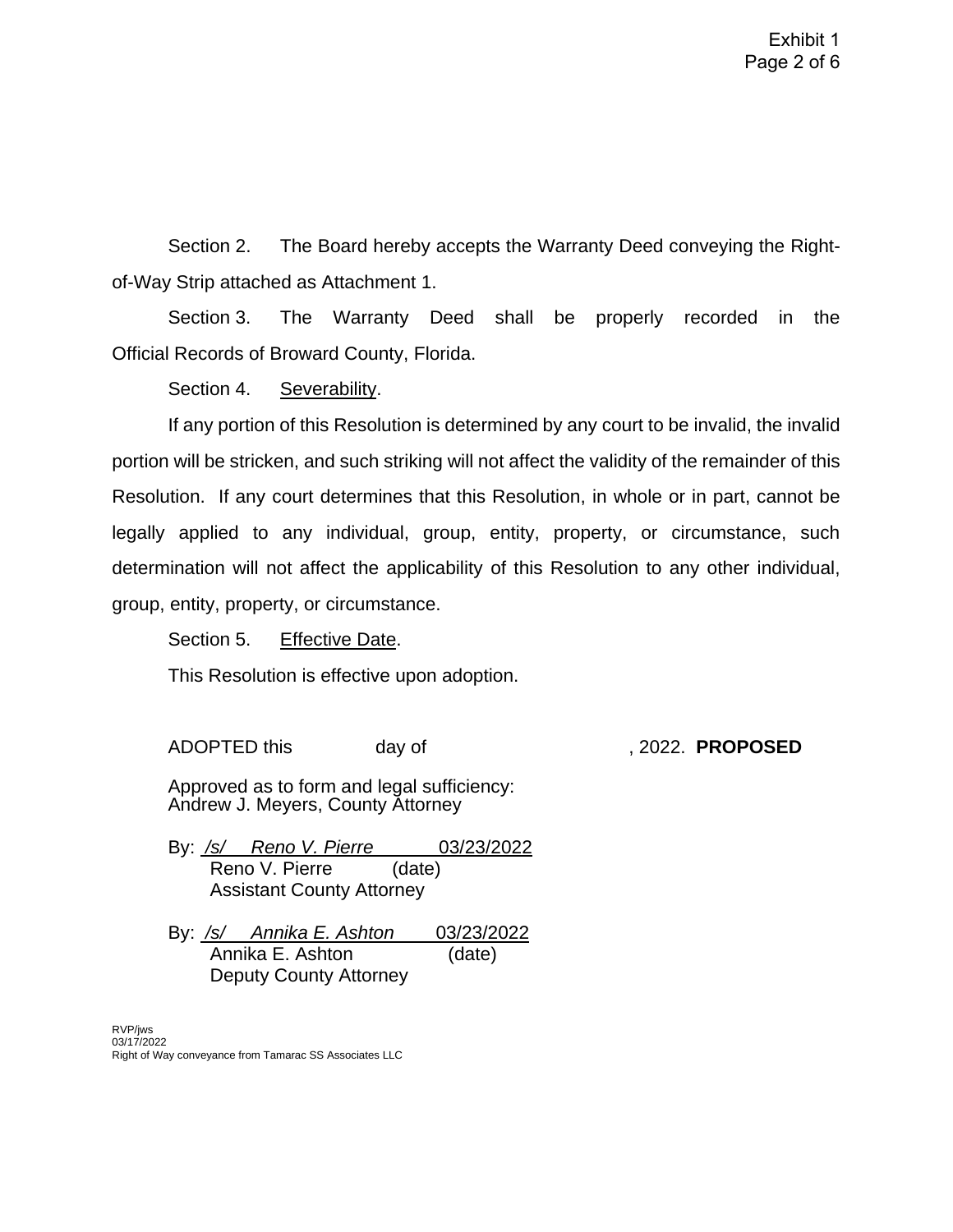**Attachment 1 - Warranty Deed** 

Return to:  $E$ cank  $\perp$ Highw ay Construction and Engineering Division 1 N University Drive, Suite 300 Plantation, FL 33324-2038

This instrument was prepared by: Name: Jay Huebner Address: 1001 Yamato Road, Suite 105Boca Raton, FI 33431

All R/W: 04 Exempt Property appraiser s Parcel Folio I.D.# 494104200160 Grantor s FIN/SS# Road McNab Road

#### **WARRANTY DEED**

(CORPORATE)

THIS INDENTURE, made this day of tebruary A.D., 2022, between Tamarac SS Associates, LLC, whose address is 7979 E. Tufts Ave., Suite 1125, Denver, CO 80237 hereinafter called "SELLER", and Broward County, a body corporate and political subdivision of the State of Florida, whose Post Office address is Broward County Governmental Center, 115 South Andrews Avenue, Fort Lauderdale, Florida 33301, hereinafter called "BUYER". (Wherever used herein the terms "SELLER" and "BUYER" shall indicate both singular and plural, as the context requires.)

WITNESSETH: That SELLER, for and in consideration of the sum of Ten Dollars (\$10.00) and other valuable considerations, receipt of which is hereby acknowledged, hereby grants, bargains, sells, conveys, and confirms unto BUYER, its successors and assigns forever, all that certain land situate in Broward County, Florida, described as follows, to-wit:

See Exhibit "A" with accompanying sketch of description attached hereto and made a part hereof.

TOGETHER WITH all the tenements, hereditaments, and appurtenances thereto belonging or in anywise appertaining.

TO HAVE AND TO HOLD the same in fee simple forever.

AND SELLER hereby covenants with BUYER that SELLER is lawfully seized of said property in fee simple, that SELLER has good right and lawful authority to sell and convey said property, and SELLER hereby fully warrants the title to said property and will defend same against the lawful claims of all persons whomsoever.

IN WITNESS WHEREOF, SELLER has hereunto set his hand and seal the date first above written.

Signed, sealed, and delivered in the presence of:

ATTEST:

Witness<sub>1</sub>

**Witness 1 Signature Witness 2 Print Name** 

Witness 2 Signature

**Tamarac SS Associates, LLC Corporation Name** 

By: Its:

SW Invest BV Self Storage JV, LLC Manager

Mark D. Campbell. Manager **Print Name. Title**  $hruafy$ Dav of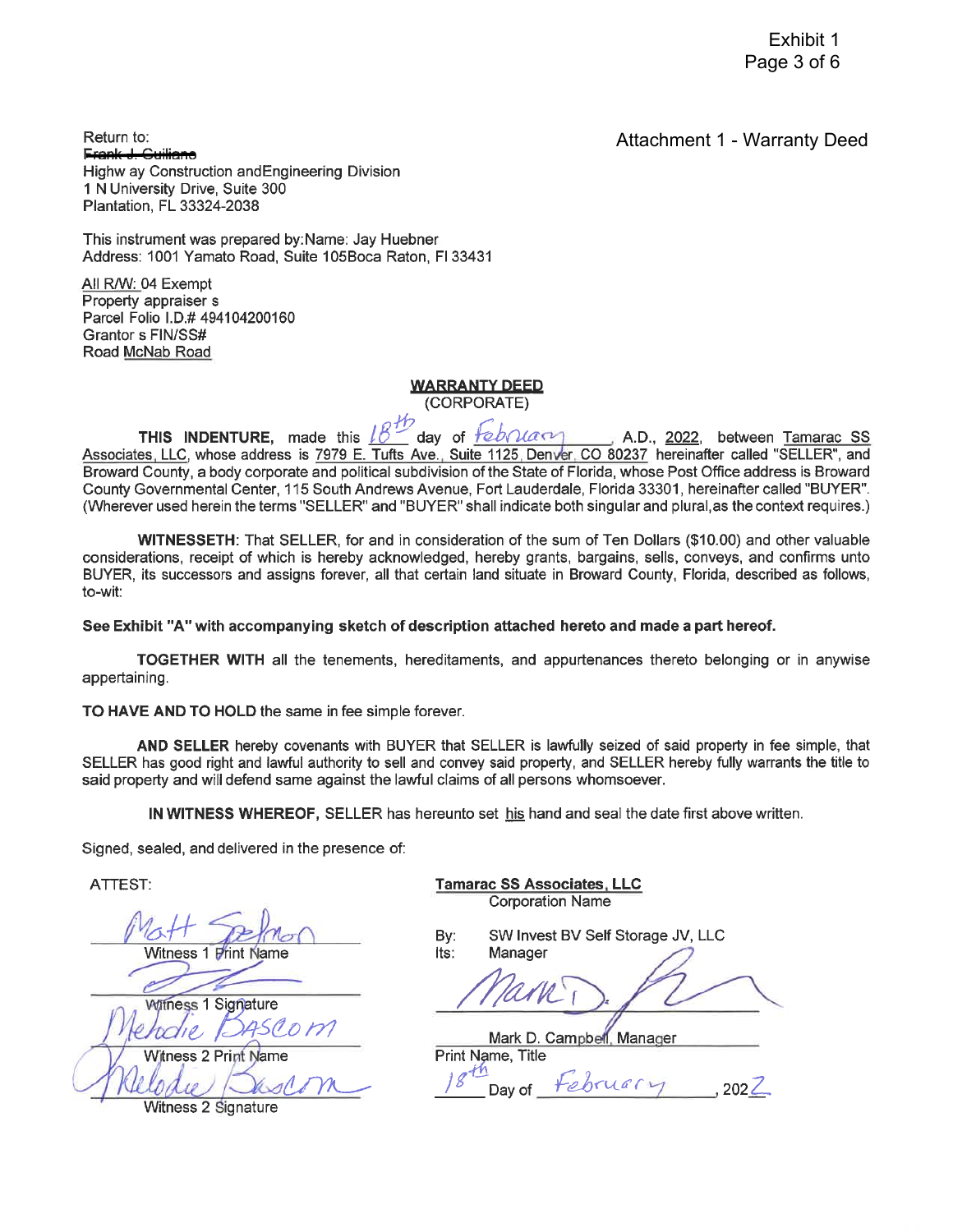#### Exhibit 1 Page 4 of 6

#### **ACKNOWLEDGEMENT**

STATE OF COLORADO ١  $\overline{\phantom{a}}$  SS. CITY AND COUNTY OF DENVER

On this day, before me, the undersigned authority, personally appeared Mark D. Campbell, well known to me to be the Manager of SW Invest BV Self Storage JV, LLC, as Manager of Tamarac SS Associates LLC, a Delaware limited liability company, and severally acknowledged to and before me that as such Manager of said limited liability company they, being thereunto duly authorized, executed the foregoing instrument, as and for the corporate act and deed of said limited liability company, for the uses and purposes in said instrument expressed.

IN WITNESS WHEREOF. I have hereunto set my hand and affixed my official seal in the State and County aforesaid, on this  $\angle B^{\#}$  day, of  $\overline{f^{e.b}$  rulers 2022, and I hereby certify that the foregoing instrument was acknowledged before me by means of  $\gamma$  physical presence or [] online notarization, on behalf of the corporation. He/she is/are Expersonally known to me or [ ] who has produced as identification.

 $(SEAE)$ **VIRGINIA DUNCAN NOTARY PUBLIC STATE OF COLORADO** NOTARY ID 19974007855 MY COMMISSION EXPIRES APRIL 30, 2025

Notary

My Commission Expires: <u>april 30, 2025</u>

Name of officer taking acknowledgement (printed or stamped)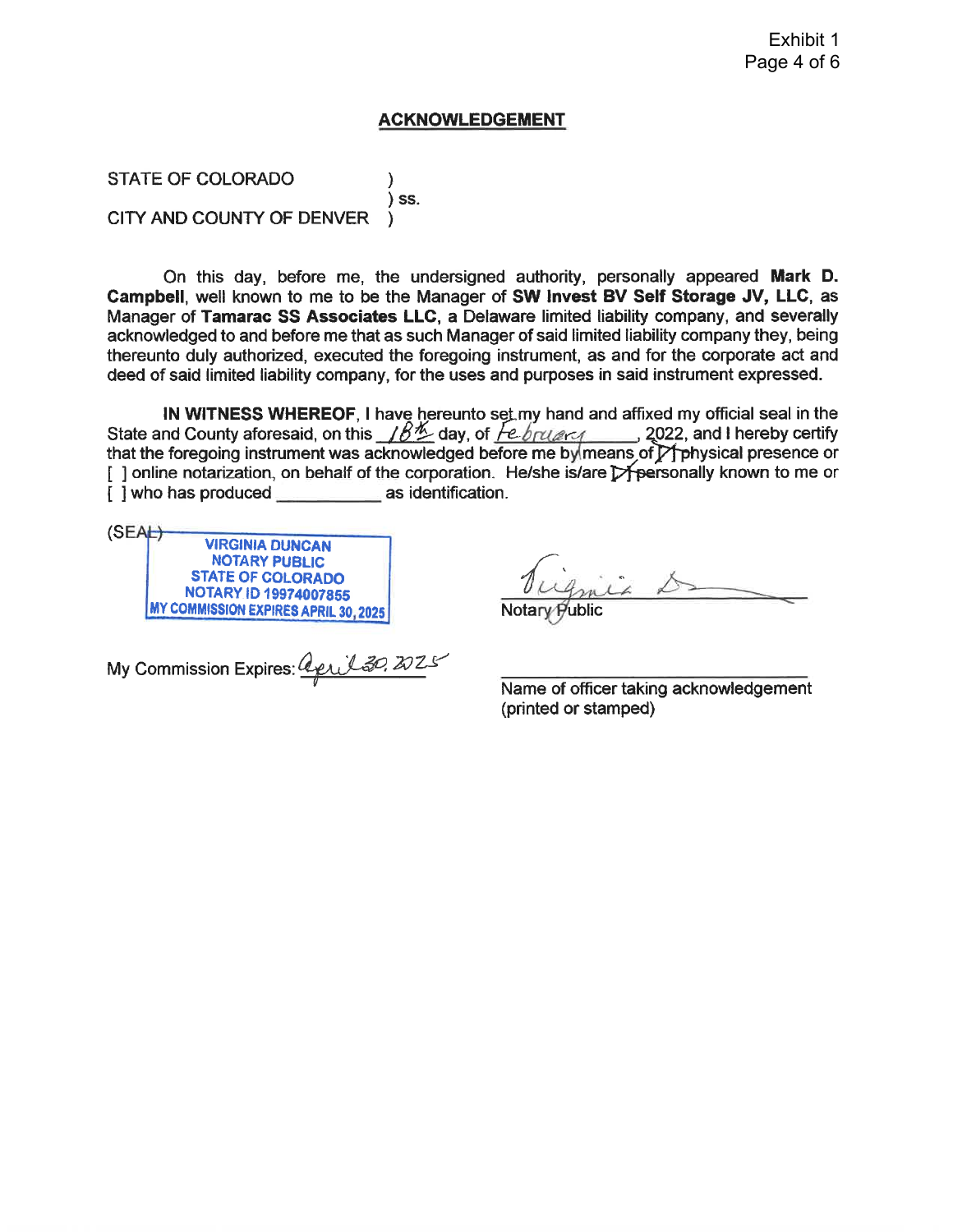## Page 5 of 6

# **EXHIBIT A 2' ADDITIONAL RIGHT-OF-WAY CITY OF TAMARAC, BROWARD COUNTY**

#### **LEGAL DESCRIPTION:**

A TWO FOOT WIDE STRIP OF LAND LYING WITHIN LOTS 8 AND 9, BLOCK 35, MCNAB COMMERCIAL SUBDIVISION NO. 2, ACCORDING TO THE PLAT THEREOF AS RECORDED IN PLAT BOOK 73, PAGE 28 OF THE PUBLIC RECORDS OF BROWARD COUNTY, FLORIDA, BEING MORE PARTICULARLY DESCRIBED AS FOLLOWS;

THE SOUTH TWO FEET OF LOT 8 AND THE SOUTH 2 FEET OF LOT 9 OF BLOCK 35 OF SAID MCNAB COMMERCIAL SUBDIVISION NO. 2.

SAID STRIP LYING WITHIN THE CITY OF TAMARAC, BROWARD COUNTY, FLORIDA, CONTAINING 400 SQUARE FEET MORE OR LESS.

#### **NOTES:**

- 1. THIS PRINTED DRAWING IS NOT VALID WITHOUT THE SIGNATURE AND THE ORIGINAL RAISED SEAL OF A FLORIDA LICENSED SURVEYOR AND MAPPER.
- 2. THIS ELECTRONIC DRAWING IS VALID WITH A DIGITAL SEAL, BEING AN ELECTRONIC DIGITAL AUTHENTICATION PROCESS, ATTACHED BY A FLORIDA LICENSED SURVEYOR AND MAPPER, PURSUANT TO CHAPTER 5J-17.062 OF THE FLORIDA ADMINISTRATIVE CODE.
- 3. THIS IS NOT A SURVEY. IT IS A GRAPHIC DEPICTION OF THE DESCRIPTION SHOWN HEREON.
- 4. BEARINGS SHOWN HEREON ARE BASED ON THE SOUTH LINE OF SECTION 4, TOWNSHIP 49 SOUTH, RANGE 41 EAST.HAVING A GRID BEARING OF N89'32'52" EAST. (ROTATION FROM GRID TO PLAT IS CLOCKWISE 1'25'18".)
- 5. INSTRUMENTS REFERENCED HEREIN ARE RECORDED IN THE PUBLIC RECORDS OF BROWARD COUNTY, UNLESS OTHERWISE NOTED.

#### **LEGEND AND ABBREVIATIONS:**

| $\mathbb{C}$ = CENTERLINE        | $P.O.B. = PONT OF BEGINNING$    |
|----------------------------------|---------------------------------|
| $O.R.B. = OFFICIAL RECORDS BOOK$ | $P.O.C. = PONT OF COMMFNCFMENT$ |
| $PR = PLAT B00K$                 | $RFF. PT = RFFFRFNCF POINT$     |
| $PG. = PAGE$                     | $U.F. = UTII ITY FASTMENT$      |

## **SURVEYOR'S CERTIFICATION:**

I HEREBY CERTIFY THAT THE SKETCH AND DESCRIPTION SHOWN HEREON MEETS THE STANDARDS OF PRACTICE CONTAINED IN CHAPTER 5J-17 OF THE FLORIDA ADMINISTRATIVE CODE PURSUANT TO CHAPTER 472.027, FLORIDA STATUTES.

HAPTEN 30-17 OF THE FLONIDA ADMINISTRATIVE CODE FONS<br>
Daniel CLaak <sub>On: c=US, 0=HSQ GROUP,</sub> **and ADIAN**<br>
Date: 2021.08.17 16:12:58 ·04'00'<br>
Date: 2021.08.17 16:12:58 ·04'00'

DANIEL C. LAAK PROFESSIONAL SURVEYOR AND MAPPER FLORIDA REGISTRATION NO. LS5118



#### **HSQ GROUP, INC. Engineers** · **Planners** · **Surveyors**

1001 Yamato Road, Suite 105 Boca Raton, Florida 33431 · 561.392.0221 CA26258 · LB7924

PROJECT: McNAB COMMERCIAL PROJECT NO.: 170547S DATE: 03/31/2021

SHEET 1 OF 2